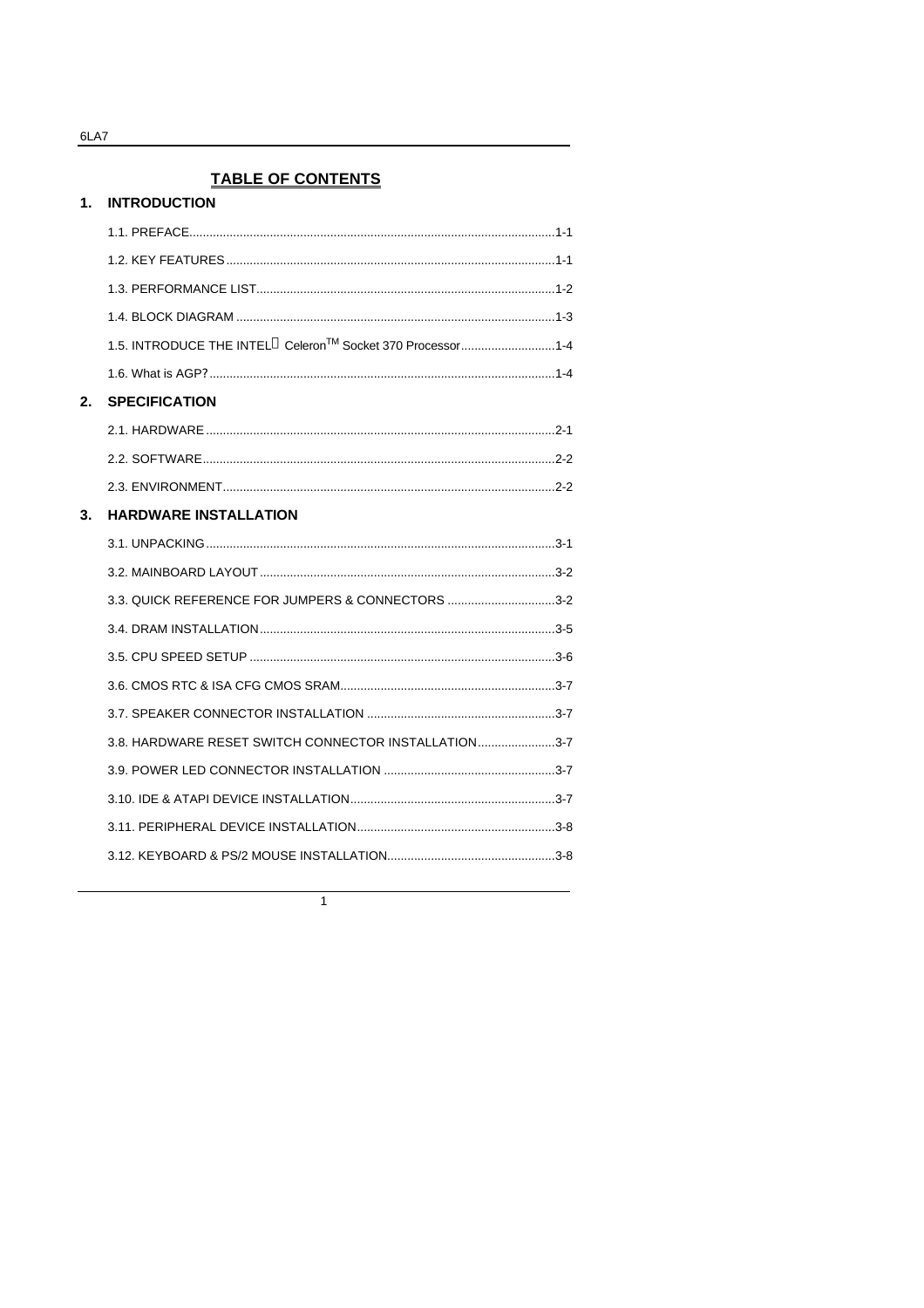### 4. BIOS CONFIGURATION

| 4.3.2. Status Page Setup Menu / Option Page Setup Menu4-2 |  |  |
|-----------------------------------------------------------|--|--|
|                                                           |  |  |
|                                                           |  |  |
|                                                           |  |  |
|                                                           |  |  |
|                                                           |  |  |
|                                                           |  |  |
|                                                           |  |  |
|                                                           |  |  |
|                                                           |  |  |
|                                                           |  |  |
|                                                           |  |  |
|                                                           |  |  |
|                                                           |  |  |
|                                                           |  |  |

 $\overline{2}$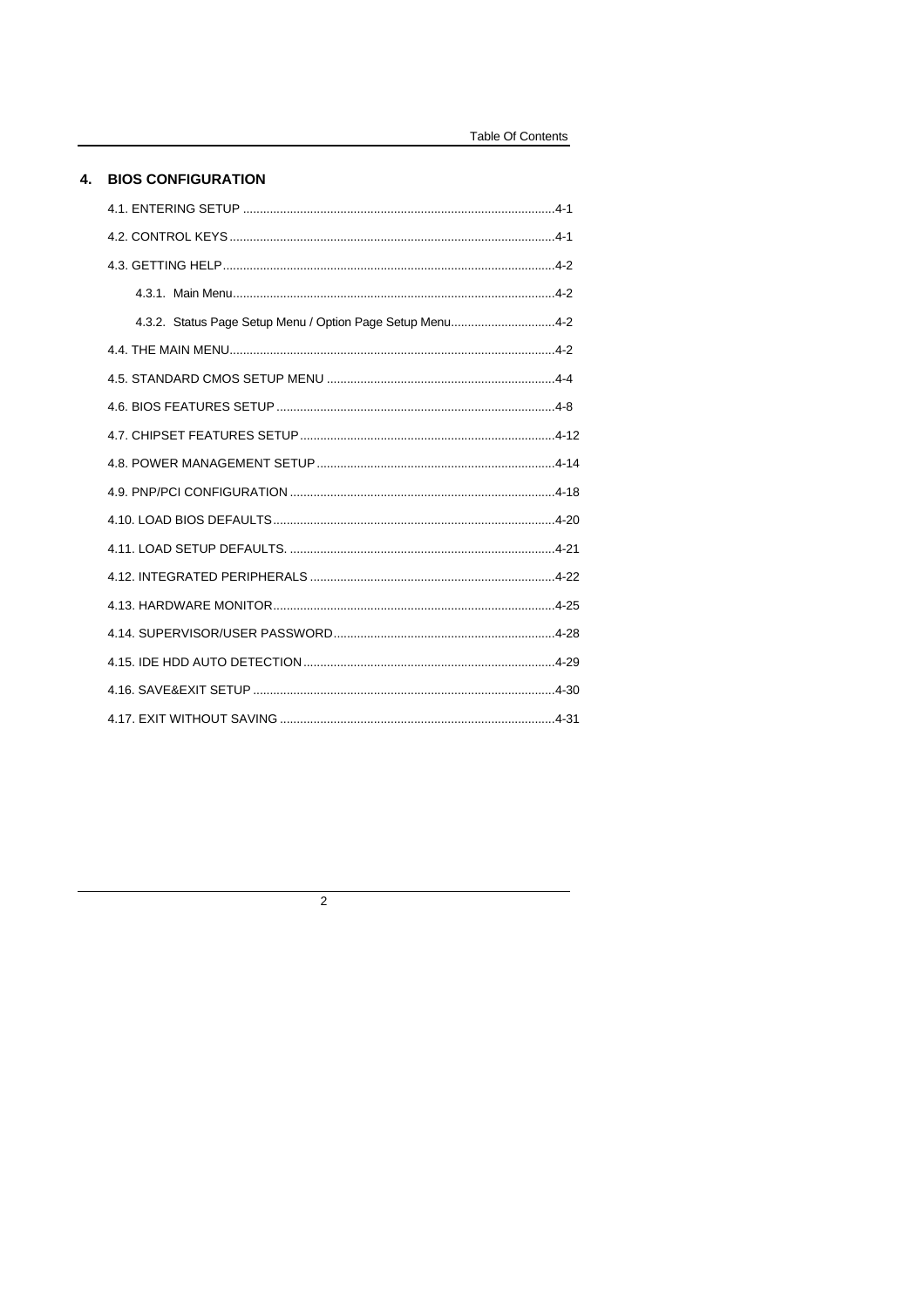# **1. INTRODUCTION**

#### **1.1. PREFACE**

Welcome to use the **6LA7** motherboard. It is a Celeron<sup>™</sup> Socket 370 Processor based PC / AT compatible system with AGP / PCI / ISA Bus, and has been designed to be the fastest PC / AT system. There are some new features allow you to operate the system with just the performance you want.

This manual also explains how to install the motherboard for operation, and how to set up your CMOS CONFIGURATION with BIOS SETUP program.

#### **1.2. KEY FEATURES**

- □ Intel Celeron<sup>™</sup> Socket 370 Processor based PC / AT compatible mainboard.
- q Socket 370 Pins ZIF white socket on board.
- □ Supports Celeron<sup>™</sup> Socket 370 processor running at 366-566 MHz.
- q Intel 440LX chipset, Supports AGP / SDRAM / Ultra DMA/33 IDE / Keyboard and PS/2 Mouse Power On / ACPI features.
- q Supports 3xDIMMs using 3.3V EDO or SDRAM DIMM module.
- q Supports EDO 16MB ~ 768 MB, SDRAM 16MB~384MB memory on board.
- □ Supports ECC or Non-ECC type DRAM module.
- q 1xAGP slot, 4xPCI Bus slots, 2xISA Bus slots.
- □ Supports 2 channels Ultra DMA/33 IDE ports for 4 IDE Devices.
- q Supports 2xCOM (16550), 1xLPT (EPP / ECP), 1x1.44MB Floppy port.
- □ Supports USB port & PS/2 Mouse/ Keyboard port.
- q Licensed AMI BIOS, 2M bits FLASH RAM.
- q 23 cm x 22 cm Baby AT SIZE form factor, 4 layers PCB.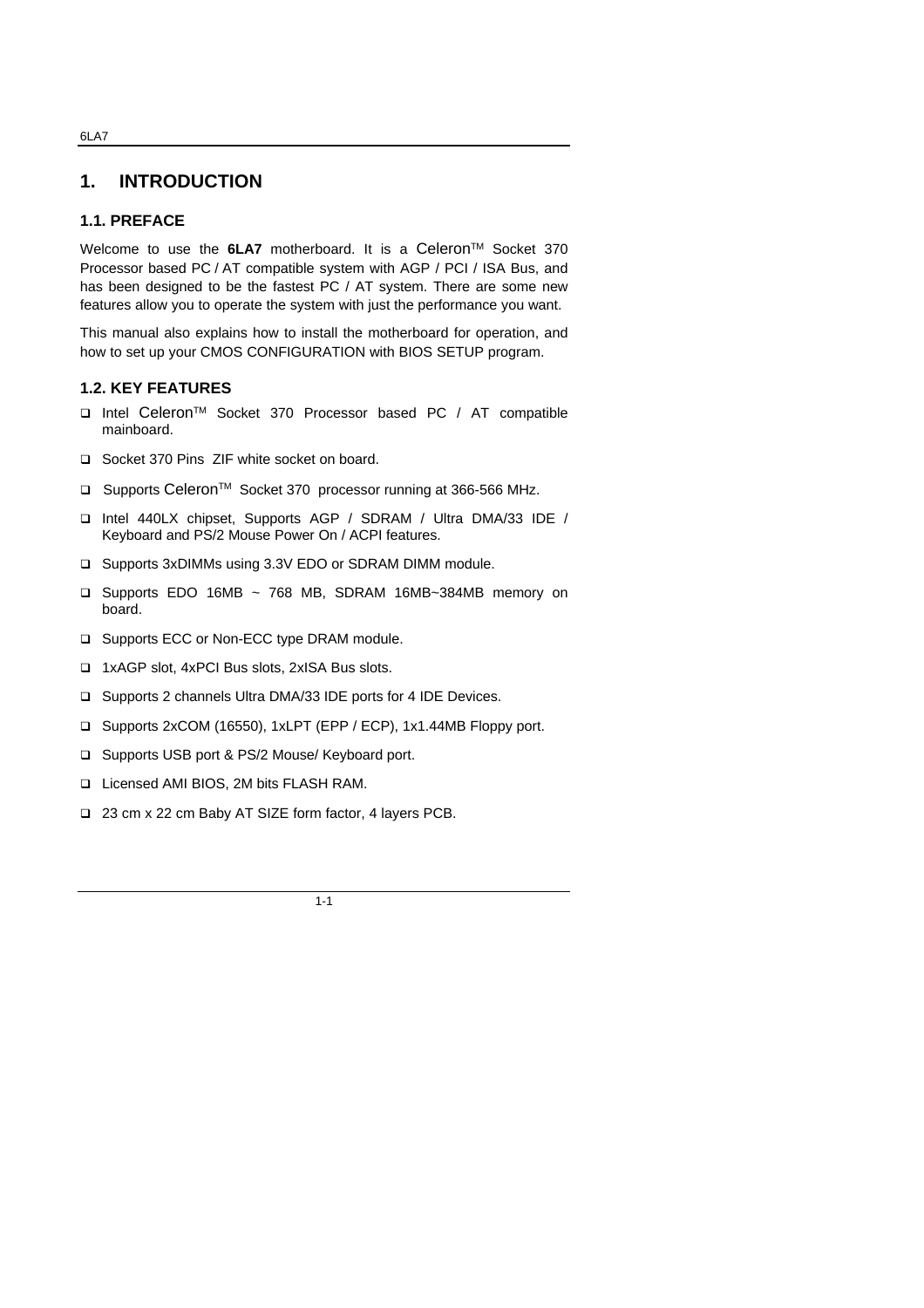## **1.3. PERFORMANCE LIST**

The following performance data list is the testing results of some popular benchmark testing programs.

These data are just referred by users, and there is no responsibility for different testing data values gotten by users. (The different Hardware & Software configuration will result in different benchmark testing results.)

- CPU Intel<sup>®</sup> Celeron<sup>TM</sup> 366MHz Socket 370 processor
- DRAM (128x 1) MB SDRAM (LGS GM72V66841CT7J)
- CACHE SIZE 128 KB included in CPU
- DISPLAY GA-630 VOODOO BANSHEE (16MB SGRAM)
- STORAGE Onboard IDE (Seagate ST34520A)
- O.S. Windows NT™ 4.0 SPK4
- DRIVER Display Driver at 1024 x 768 x 64 colors x 75Hz.

TRIONES Bus Master IDE Driver 3.70

| Processor                | Intel <sup>®</sup> Celeron <sup>™</sup> 366MHz Socket 370<br>366MHz (66x5.5) |
|--------------------------|------------------------------------------------------------------------------|
| Winbench99               |                                                                              |
| CPU mark32               | 707                                                                          |
| <b>FPU Winmark</b>       | 1970                                                                         |
| <b>Business Disk</b>     | 4180                                                                         |
| <b>Hi-End Disk</b>       | 10200                                                                        |
| <b>Business Graphics</b> | 175                                                                          |
| <b>Hi-End Graphics</b>   | 330                                                                          |
| <b>Winstone99</b>        |                                                                              |
| <b>Business</b>          | 26.7                                                                         |
| Hi-End                   | 24.1                                                                         |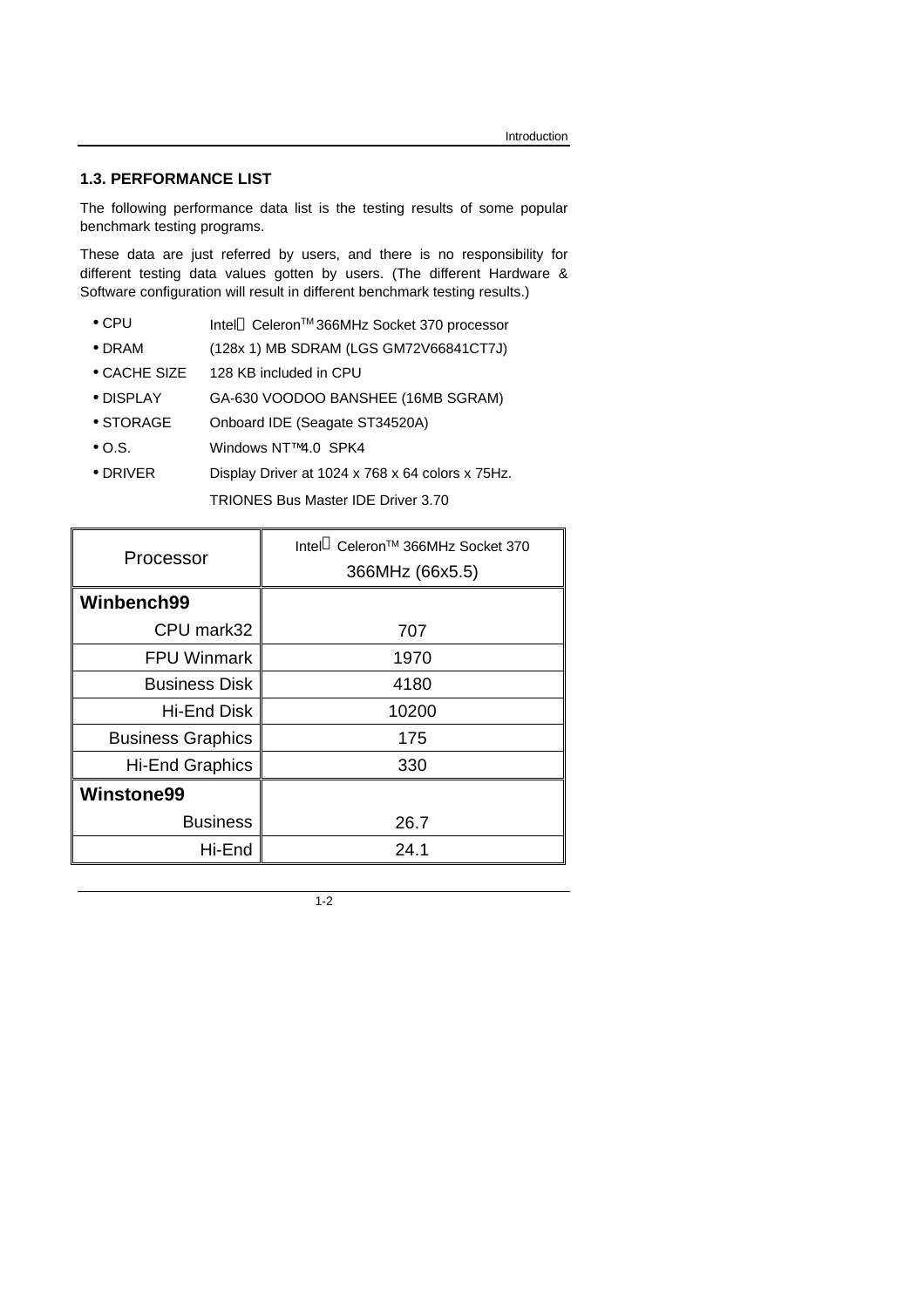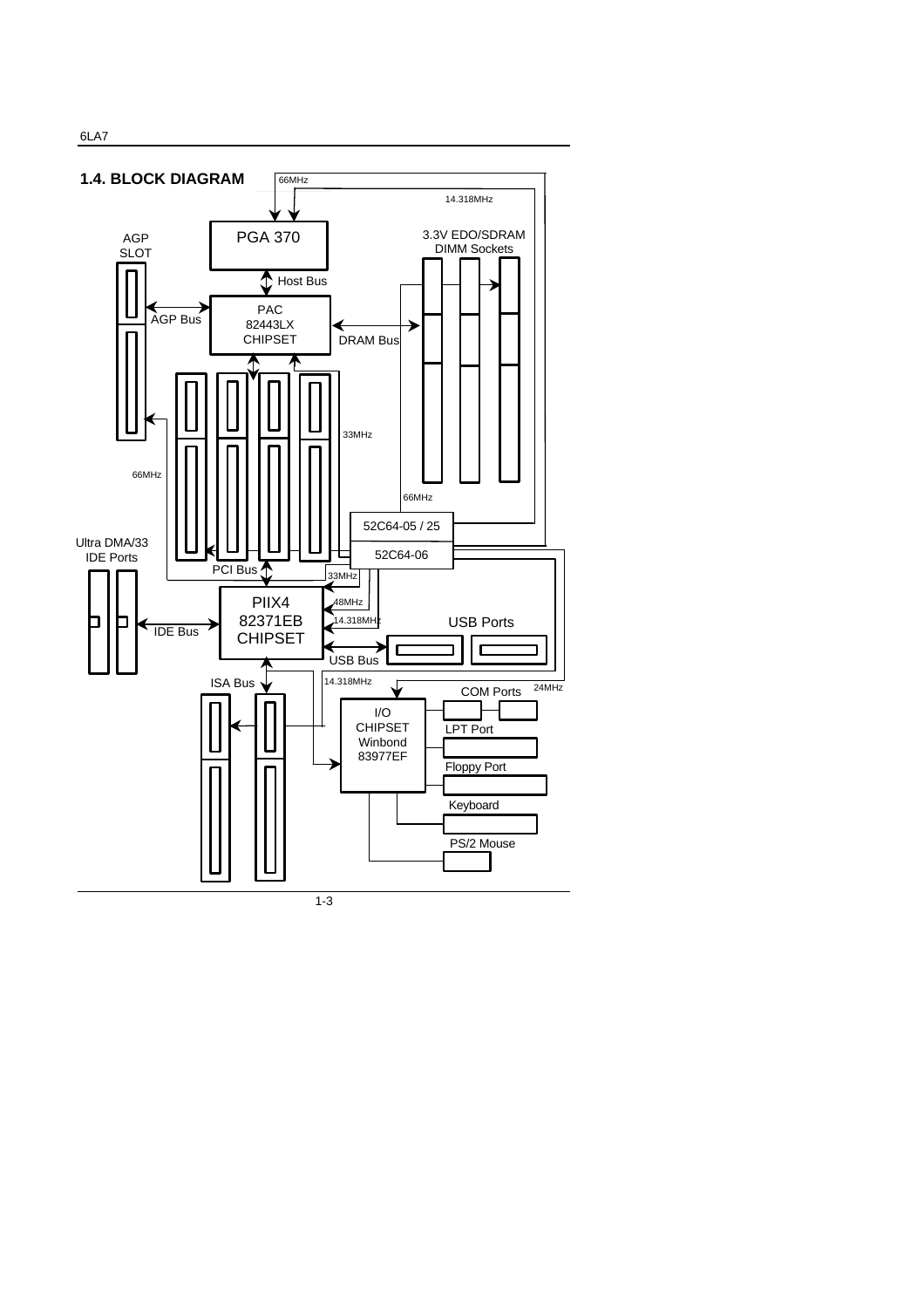# **1.5. INTRODUCE THE INTELâCeleronTM Socket 370 Processor**



Figure 1: INTEL<sup>®</sup> Celeron<sup>™</sup> Socket370 Processor

# **1.6 What is AGP?**

The Accelerated Graphics Port (AGP) is a new port on the Host-To-PCI bridge device that supports an AGP port. The main purpose of the AGP port is to provide fast access to system memory.

The AGP port can be used either as fast PCI port (32-bits at 66MHz vs. 32 bits at 33MHz) or as an AGP port which supports 2x data-rate, a read queue, and side band addressing. When the 2x-data rate is used the port can transmit data at 533MB/sec (66.6\*2\*4). The read-queue can be used to pipeline reads – removing the effects of the reads-latency. Side band addressing can be used to transmit the data address on a separate line in order to speed up the transaction.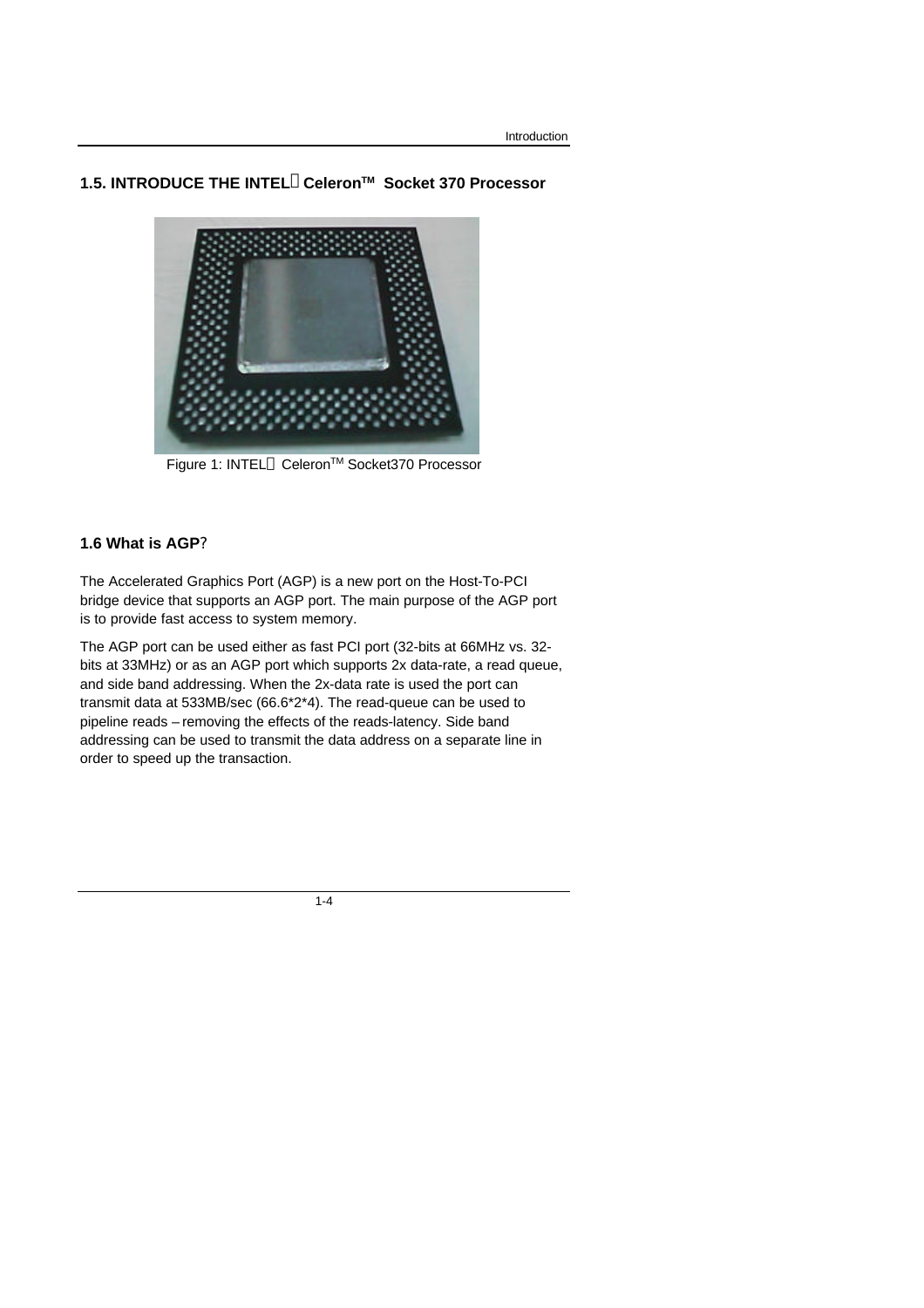# **2. SPECIFICATION**

# **2.1. HARDWARE**

| $\bullet$ CPU         | - Celeron™ Socket 370 processor 366-566 MHz.<br>- 66MHz Socket 370 on board.                                                                                                                                                                              |
|-----------------------|-----------------------------------------------------------------------------------------------------------------------------------------------------------------------------------------------------------------------------------------------------------|
| $\bullet$ SPEED       | – 66 MHz system speed.<br>- 66 MHz AGP bus speed. (2X mode 133MHz)<br>- 33 MHz PCI-Bus speed.<br>- 8 MHz AT bus speed.                                                                                                                                    |
| $\bullet$ DRAM MEMORY | - 3 banks 168 pins DIMM module sockets on board.<br>- Use 16 / 32 / 64 / 128 / 256 MB DIMM module<br>DRAM.<br>$-$ Supports EDO 16MB $\sim$ 768 MB,<br>SDRAM 16MB~384MB.<br>- Supports 3.3V SDRAM / EDO type DRAM.<br>- Supports ECC or Non-ECC type DRAM. |
| • CACHE MEMORY        | - 32 KB 1st cache memory included in CPU.<br>- 128KB L2 cache memory included in CPU.<br>- Supports DIB speed mode for L2 Cache.                                                                                                                          |
| • I/O BUS SLOTS       | - 4 33MHz Master / Slave PCI-BUS.<br>$-2$ 8MHz 16 bits ISA BUS.<br>$-166$ MHz / 133MHz AGP bus.                                                                                                                                                           |
| • IDE PORTS           | - 2 Ultra DMA/33 Bus Master IDE channels on<br>board.(Using IRQ14,15)<br>- Supports Mode 3,4 IDE & ATAPI CD - ROM.                                                                                                                                        |
| • I/O PORTS           | - Supports 2 16550 COM ports.<br>- Supports 1 EPP/ECP LPT port.<br>- Supports 1 1.44/2.88 MB Floppy port.<br>- Supports 2 USB ports.<br>- Supports PS/2 Mouse & Keyboard.                                                                                 |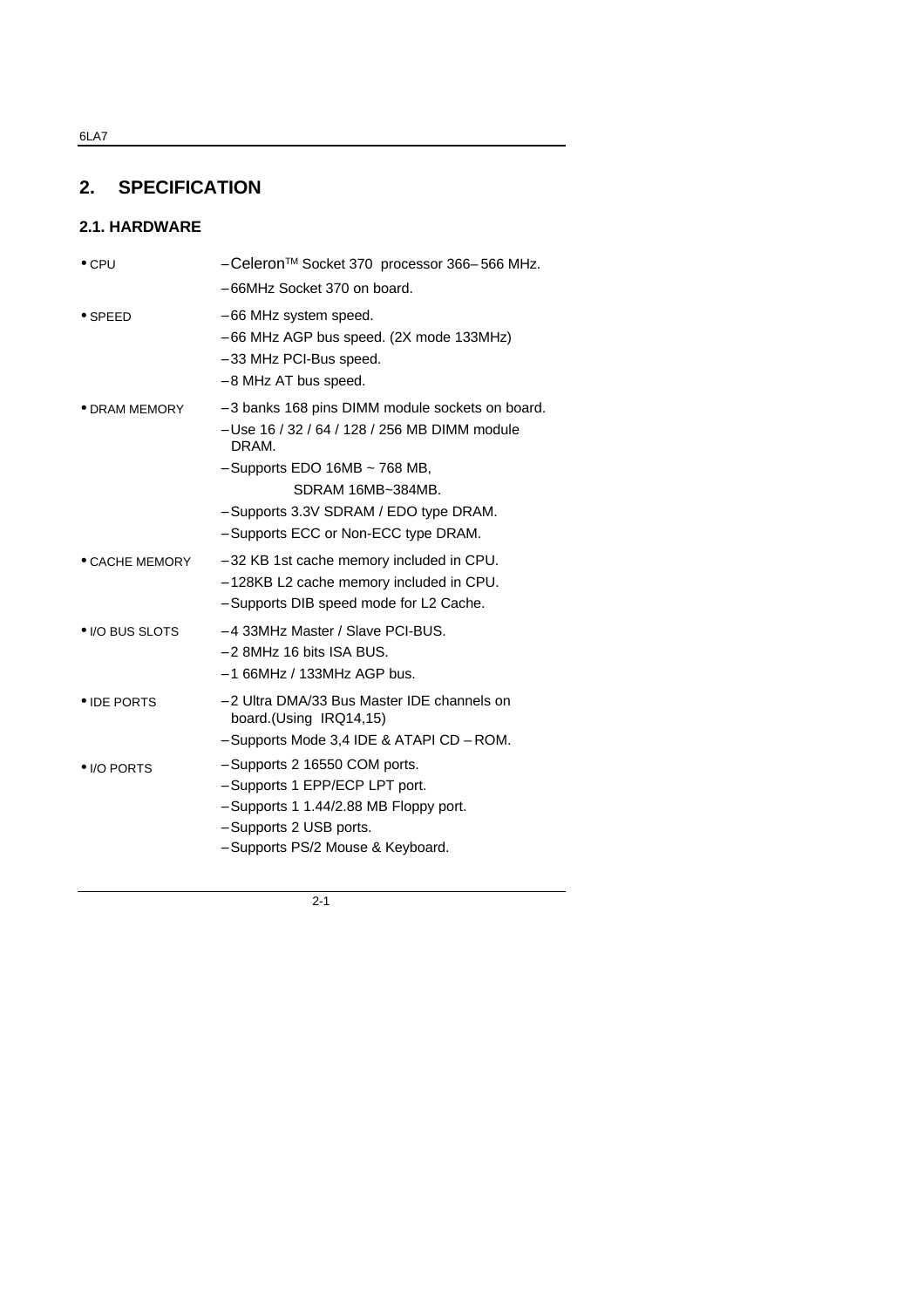| Specification |
|---------------|
|---------------|

| <b>GREEN FUNCTION</b>   | - Suspend mode support.<br>- Green switch & ACPI LED support.                                                                                              |
|-------------------------|------------------------------------------------------------------------------------------------------------------------------------------------------------|
| $\bullet$ BIOS          | – IDE & Display power down support.<br>- Monitors all IRQ / DMA / Display / I/O events.<br>$-$ 2M bits FLASH RAM.<br>- Supports Plug & Play, DMI Function. |
| • DIMENSION             | - Baby AT Form Factor, 4 layers PCB.                                                                                                                       |
| 2.2. SOFTWARE           |                                                                                                                                                            |
| $\bullet$ DRIVER        | - Bus Master IDE Driver.<br>- Suspend to HD utility.<br>$-$ SIV.<br>$-$ Intel PATCH95.                                                                     |
| $\bullet$ BIOS          | - Licensed AMI BIOS.<br>- AT CMOS Setup, BIOS / Chipset Setup, Green<br>Setup, Hard Disk Utility included.                                                 |
| $\bullet$ O.S.          | - Operation with MS-DOS <sup>®</sup> , Windows <sup>®</sup> 95,<br>Windows®98, WINDOWS™ NT, OS/2, NOVELL<br>and SCO UNIX.                                  |
| <b>2.3. ENVIRONMENT</b> |                                                                                                                                                            |

- Ambient Temp.  $-0$ °C to +50°C (Operating).
- Relative Hum.  $-0$  to +85% (Operating).
- Altitude − 0 to 10,000 feet (Operating).
- Vibration  $-0$  to 1,000 Hz.
- Electricity − 4.9 V to 5.2 V. (Max. 20A current at 5V.)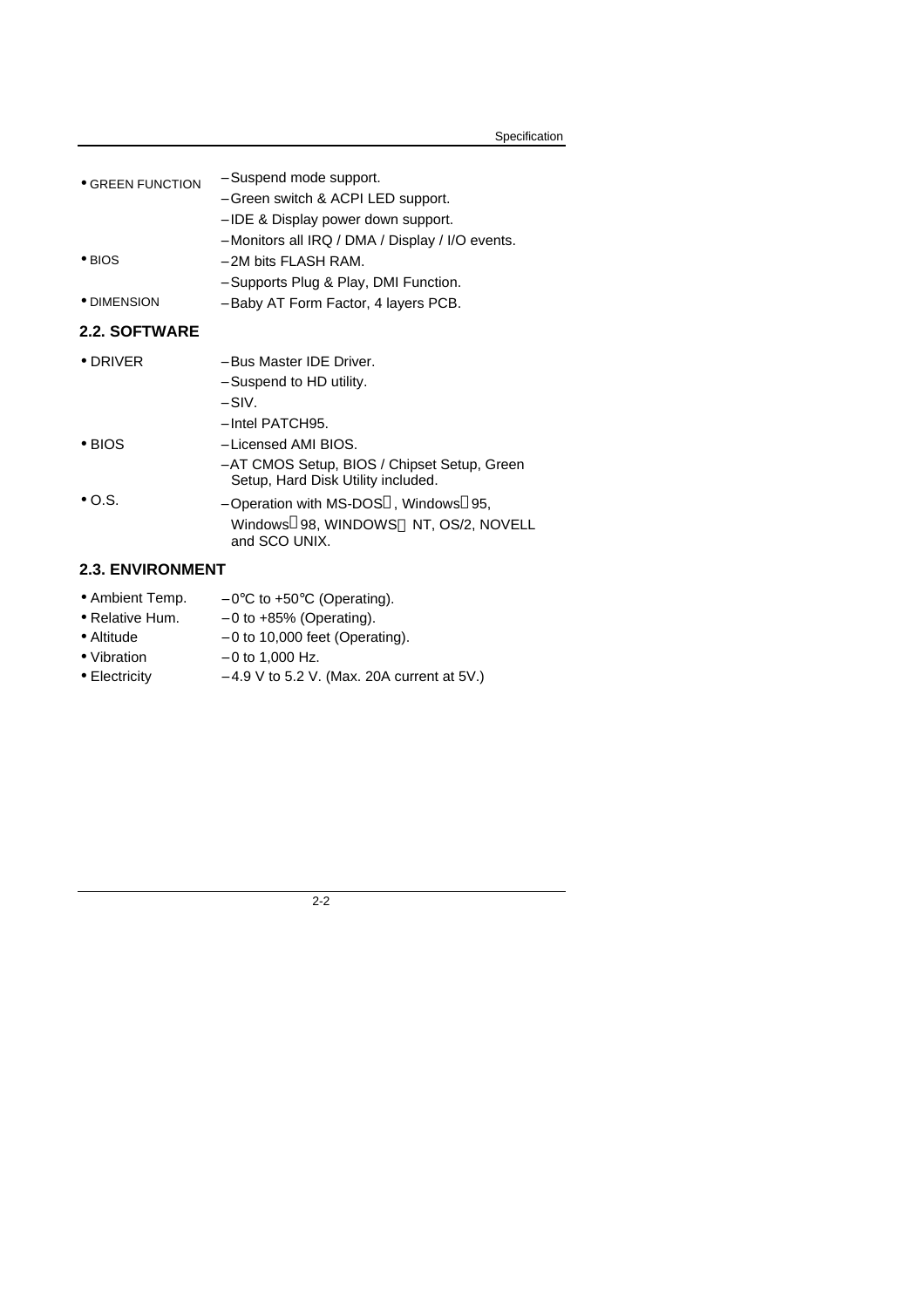# **3. HARDWARE INSTALLATION**

# **3.1. UNPACKING**

The mainboard package should contain the following:

- The **6LA7** main board.
- USER'S MANUAL for main board.
- Cable set for IDE, Floppy & I/O devices.
- CD for main board Utility. (Bus Master IDE Driver, Suspend to HDD, SIV, Patch 95)

The main board contains sensitive electric components, which can be easily damaged by static electricity, so the main board should be left in its original packing until it is installed.

Unpacking and installation should be done on a grounded anti-static mat. The operator should be wearing an anti static wristband, grounded at the same point as the anti-static mat.

Inspect the main board carton for obvious damage. Shipping and handling may cause damage to your board. Be sure there are no shipping and handling damages on the board before proceeding.

After opening the main board carton, extract the system board and place it only on a grounded anti-static surface component side up. Again inspect the board for damage. Press down on all of the socket IC's to make sure that they are properly seated. Do this only on with the board placed on a firm flat surface.

## **M<sup>\*</sup>DO NOT APPLY POWER TO THE BOARD IF IT HAS BEEN DAMAGED.**

3-1

#### 6LA7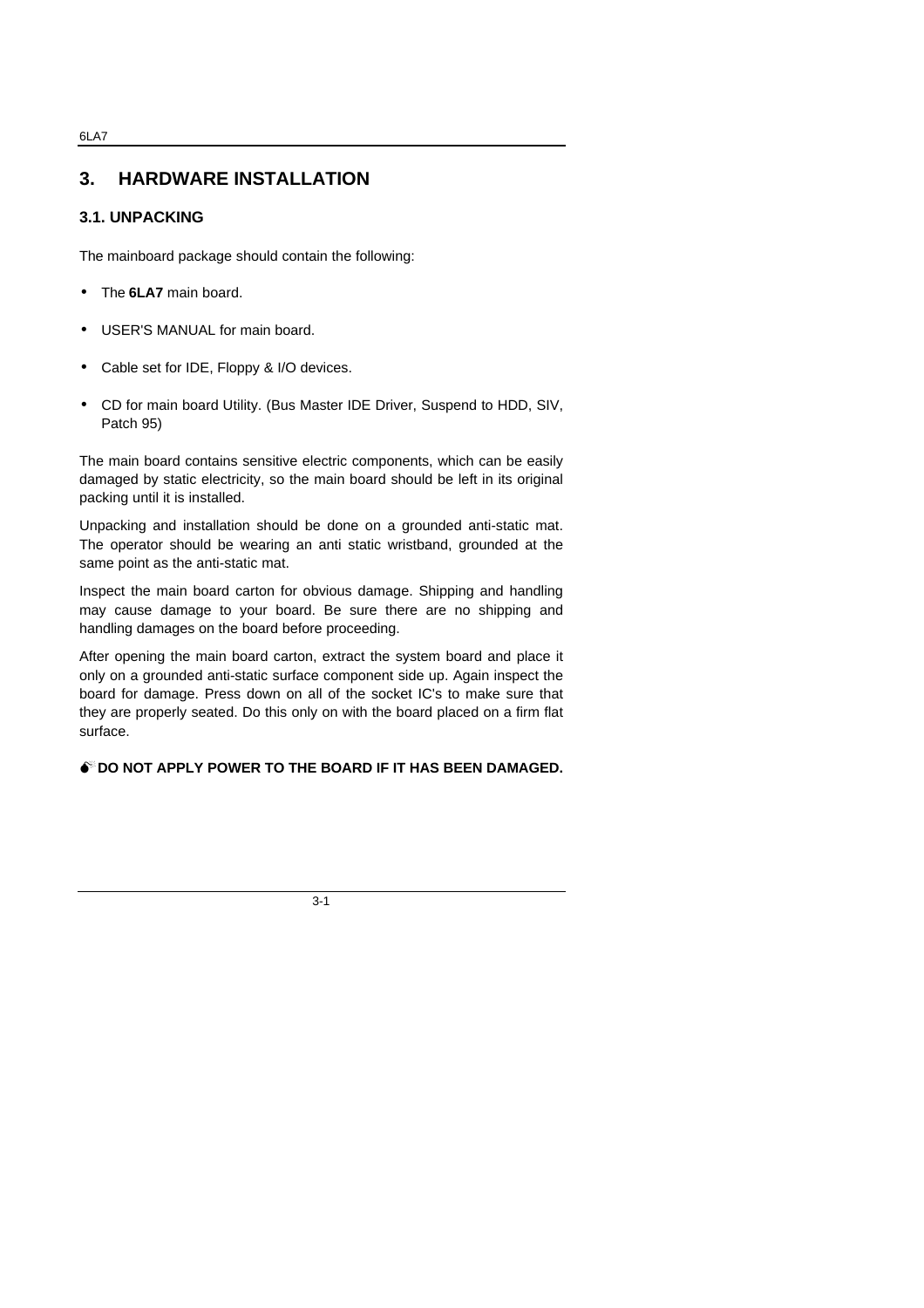## **3.2. MAINBOARD LAYOUT**



×Figure 3.1ÿ

# **3.3. QUICK REFERENCE FOR JUMPERS & CONNECTORS**

| ♦ I/O Ports Connector |                                                  |  |
|-----------------------|--------------------------------------------------|--|
| <b>USB</b>            | USB port.                                        |  |
| IDE <sub>1</sub>      | For Primary IDE port.                            |  |
| IDE <sub>2</sub>      | For Secondary IDE port.                          |  |
| KB                    | For AT Keyboard port.                            |  |
| PS/2                  | For PS/2 Mouse port.                             |  |
| <b>FLOPPY</b>         | For Floppy port.                                 |  |
| <b>COMB</b>           | For Serial port2 (COM B){Support Modem Ring On}. |  |
| <b>COMA</b>           | For Serial port1 (COM A){Support Modem Ring On}. |  |
| LPT                   | For LPT port.                                    |  |
| <b>ATX Power</b>      | For ATX Power Connector.                         |  |
| Power                 | For Power Connector.                             |  |
|                       |                                                  |  |

 $\triangleleft$  Socket 370

For CeleronTM Processor Socket 370 installed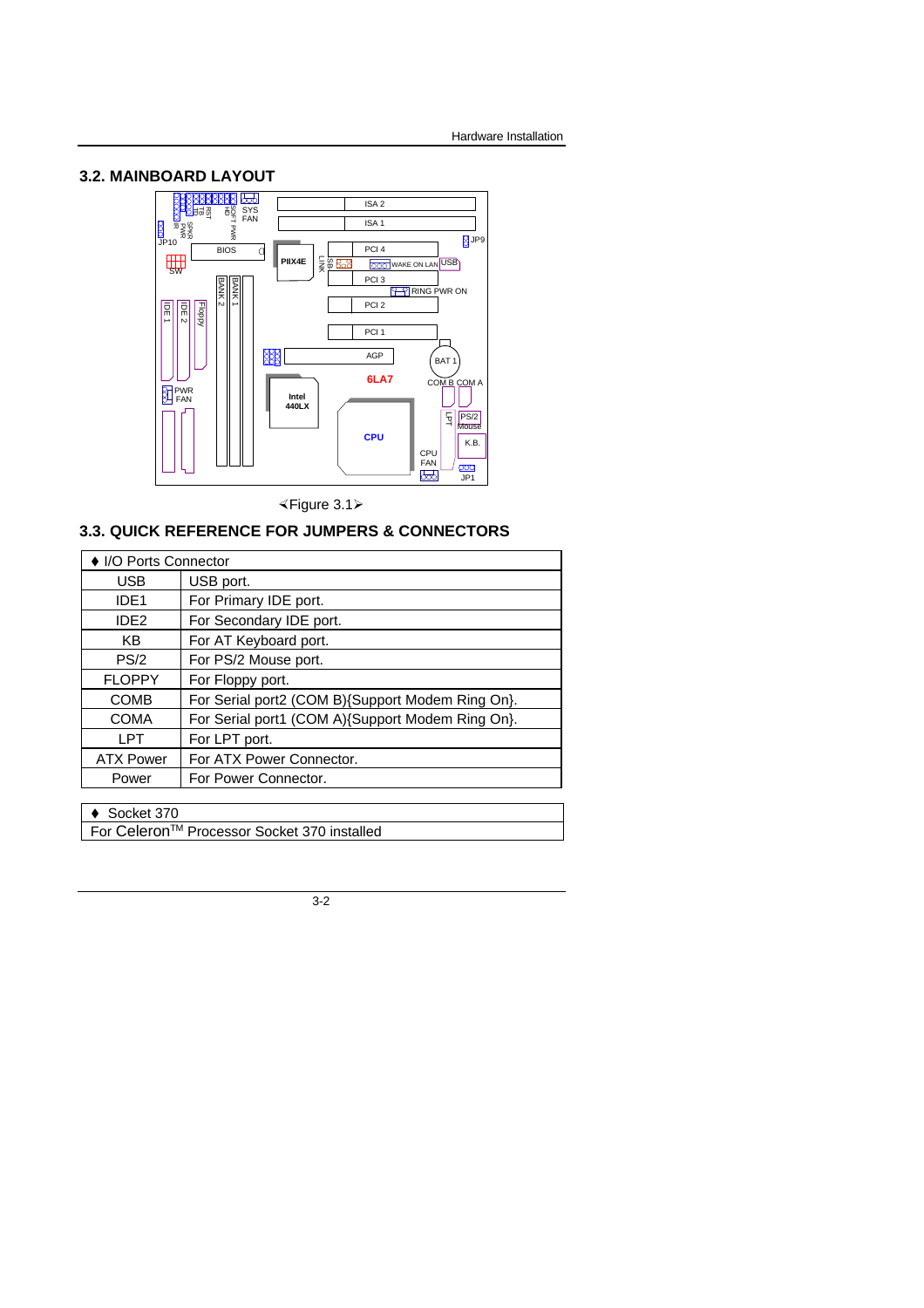6LA7

| IR: INFRARED Connector (IR) -- Function Option |                       |  |
|------------------------------------------------|-----------------------|--|
| Pin No.                                        | Function              |  |
|                                                | <b>IR Data Output</b> |  |
|                                                | <b>GND</b>            |  |
| ર                                              | IR Data Input         |  |
|                                                | Signal                |  |
|                                                | $POWER (+)$           |  |

| PWR: POWER ON LED (PW-LED) |                 |  |
|----------------------------|-----------------|--|
| Pin No.                    | Function        |  |
|                            | LED POWER $(+)$ |  |
|                            | LED POWER $(-)$ |  |
|                            | LED POWER $(-)$ |  |

| ♦ SPK : SPEAKER Connector |            |  |
|---------------------------|------------|--|
| Pin No.                   | Function   |  |
|                           | <b>VCC</b> |  |
|                           | NC.        |  |
|                           | NC.        |  |
|                           | Signal     |  |

| ♦ TD: Turbo LED Connector |                 |  |
|---------------------------|-----------------|--|
| Pin No.                   | <b>Function</b> |  |
|                           | LED POWER $(+)$ |  |
|                           | LED POWER $(-)$ |  |

| TB: Turbo Switch Connector |          |  |
|----------------------------|----------|--|
| Pin No.                    | Function |  |
|                            | SIGNAL   |  |
| ◠                          | GND      |  |

| ◆ TB: Turbo Switch Connector |                              |  |  |
|------------------------------|------------------------------|--|--|
| Pin No.                      | Function                     |  |  |
|                              | <b>SIGNAL</b>                |  |  |
| 2                            | <b>GND</b>                   |  |  |
|                              |                              |  |  |
| ♦ RST : RESET Switch         |                              |  |  |
| Pin No.                      | Function                     |  |  |
| Open                         | <b>Normal Operation</b>      |  |  |
| Short                        | <b>Reset Hardware System</b> |  |  |

| GD: Green LED Connector |                 |          |  |
|-------------------------|-----------------|----------|--|
| Pin No.                 |                 | Function |  |
|                         | GREEN LED $(+)$ |          |  |
|                         | GREEN LED $(-)$ |          |  |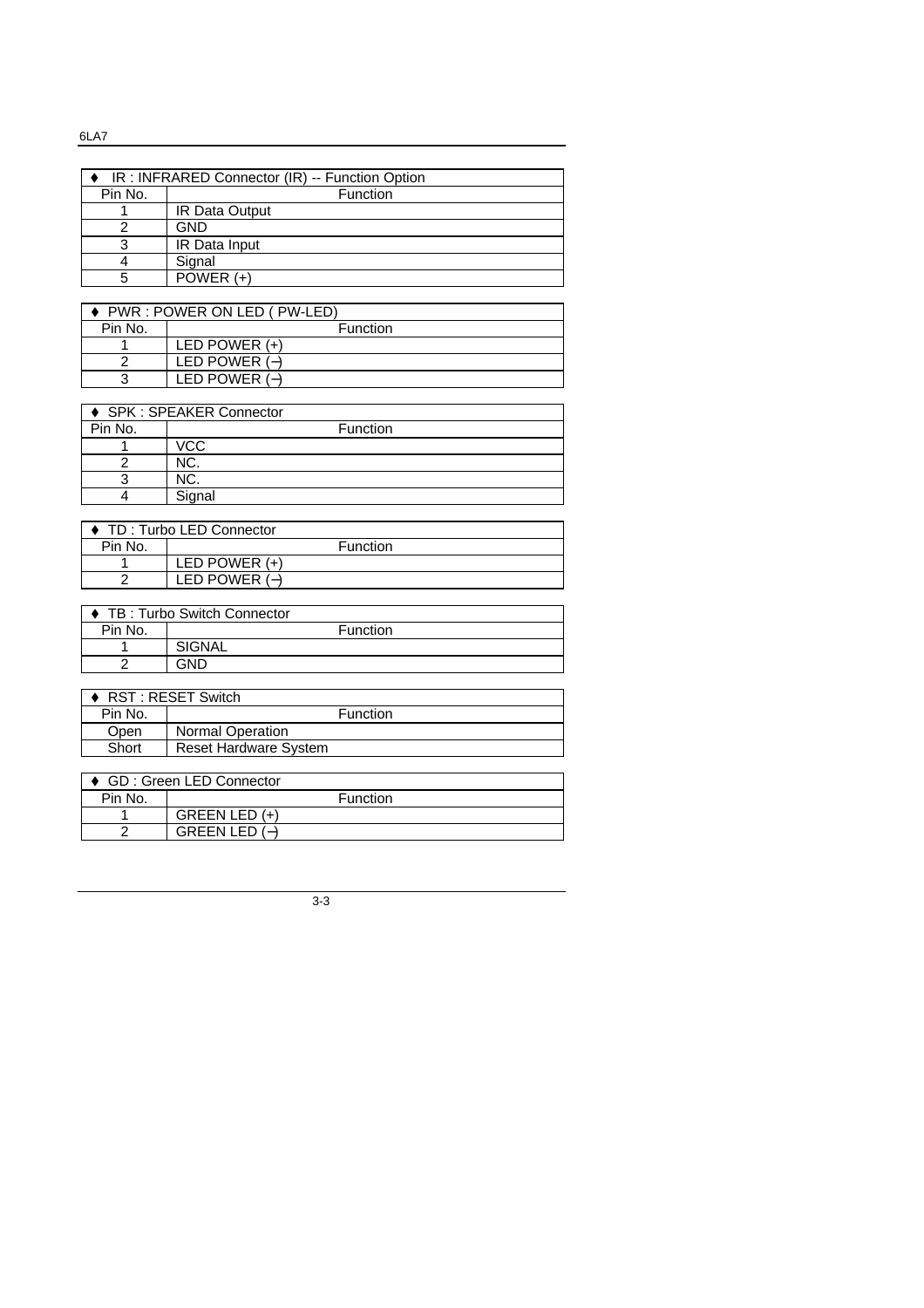Hardware Installation

| GN : GN-SW |                            |          |  |
|------------|----------------------------|----------|--|
| Pin No.    |                            | Function |  |
| Open       | <b>Normal Operation</b>    |          |  |
| Short      | <b>Entering Green Mode</b> |          |  |
|            |                            |          |  |

| ♦ HD : Hard Disk active LED (HD-LED) |                 |  |
|--------------------------------------|-----------------|--|
| Pin No.                              | Function        |  |
|                                      | LED POWER $(+)$ |  |
|                                      | LED POWER $(-)$ |  |

| ♦ Soft PWR : Soft Power Switch |                 |  |
|--------------------------------|-----------------|--|
| Pin No.                        | <b>Function</b> |  |
|                                | CTRL-Signal     |  |
|                                | GND             |  |

| ♦ CPU FAN : CPU cooling FAN Power Connector |              |  |
|---------------------------------------------|--------------|--|
| Pin No.                                     | Function     |  |
|                                             | GND.         |  |
|                                             | $+12V$       |  |
| ว                                           | <b>SENSE</b> |  |

|         | ♦ Power FAN: Power FAN Connector |
|---------|----------------------------------|
| Pin No. | <b>Function</b>                  |
|         | GND.                             |
|         | $+12V$                           |
| ?       | <b>SENSE</b>                     |

| ♦ System FAN: System FAN Connector |              |  |
|------------------------------------|--------------|--|
| Pin No.                            | Function     |  |
|                                    | GND.         |  |
|                                    | $+12V$       |  |
| ?                                  | <b>SENSE</b> |  |

| <b>RING PWR ON</b> |        |          |
|--------------------|--------|----------|
| Pin No.            |        | Function |
|                    | Signal |          |
| ╭                  | GND.   |          |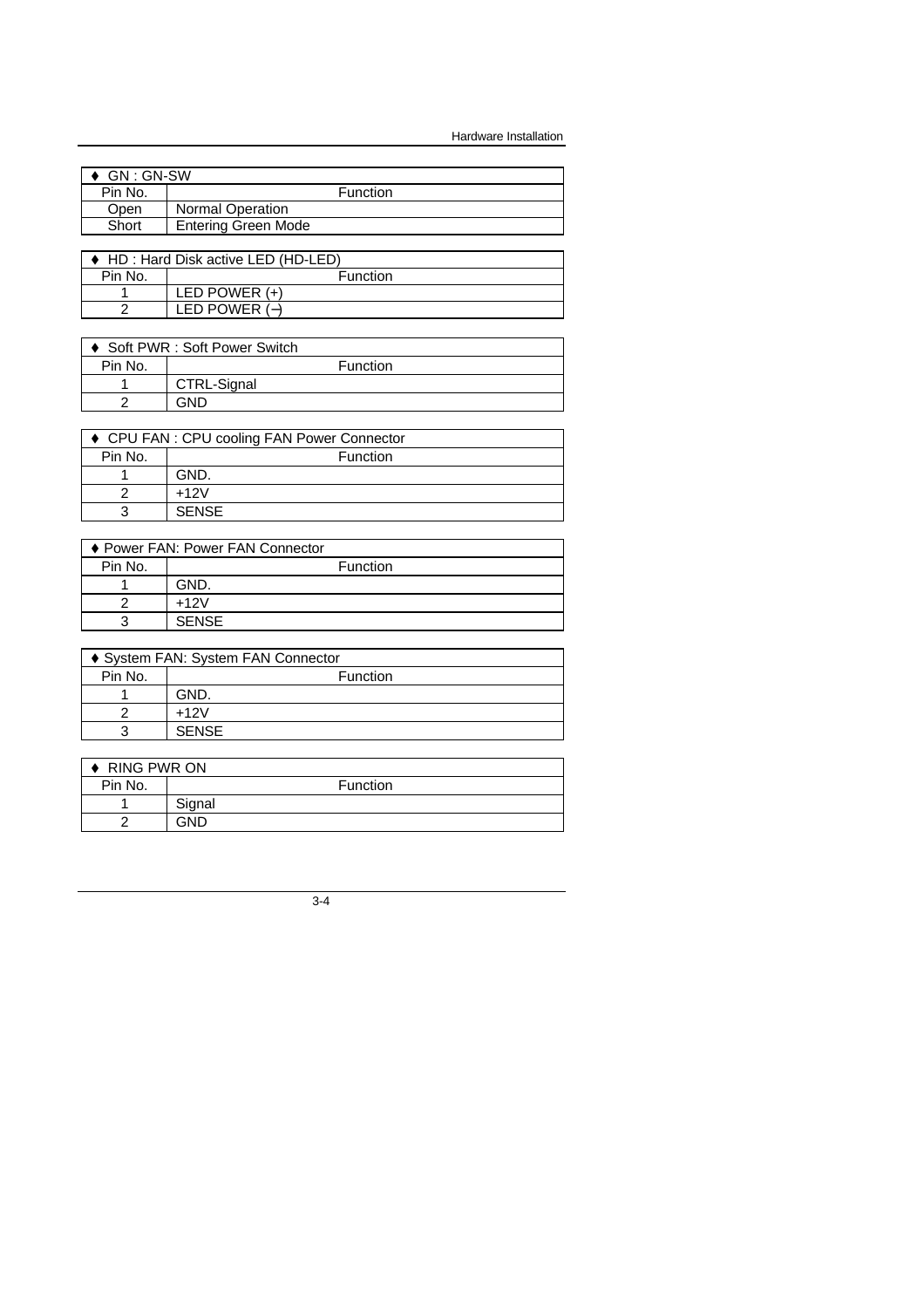♦ JP1 : Keyboard Power On Selection Pin No. Function 1-2 Enabled Keyboard power on. 2-3 Disabled Keyboard power on(Default).

| $\bullet$ JP10 : CLEAR CMOS |                            |  |
|-----------------------------|----------------------------|--|
| Pin No.                     | <b>Function</b>            |  |
| $1 - 2$                     | Normal Operation (Default) |  |
| $2 - 3$                     | <b>CLEAR CMOS</b>          |  |

| $\bullet$ Wake on Lan |            |          |
|-----------------------|------------|----------|
| Pin No.               |            | Function |
|                       | $+5V$ SB   |          |
|                       | <b>GND</b> |          |
| 3                     | Signal     |          |
|                       |            |          |

| ♦ SB-LINK : For PCI Audio / Sound Card use only |            |  |
|-------------------------------------------------|------------|--|
| Pin No.                                         | Function   |  |
|                                                 | Signal     |  |
|                                                 | <b>GND</b> |  |
|                                                 | <b>NC</b>  |  |
|                                                 | Signal     |  |
| 5                                               | <b>GND</b> |  |
|                                                 | Signal     |  |

# **3.4. DRAM INSTALLATION**

The main board can be installed with 16 / 32 / 64 / 128 / 256 MB 168 pins DIMM module DRAM, and the DRAM speed must be 50 or 60 ns for EDO & 67MHz for SDRAM when system bus speed is set to 66MHz. The DRAM memory system on main board consists of bank 0,1 and bank 2 .

Since 168 pins DIMM module is 64 bits width, therefore 1 piece of DIMM module may match a 64 bits system. The total memory size is EDO 16MB  $\sim$ 768 MB, SDRAM 16MB~384MB. The DRAM installation position refer to Figure 3.1, and notice the Pin 1 of DIMM module must match with the Pin 1 of DIMM socket. Insert the DRAM DIMM module into the DIMM socket at Vertical angle. If there is a wrong direction of Pin 1, the DRAM DIMM module could not be inserted into socket completely.

3-5

#### 6LA7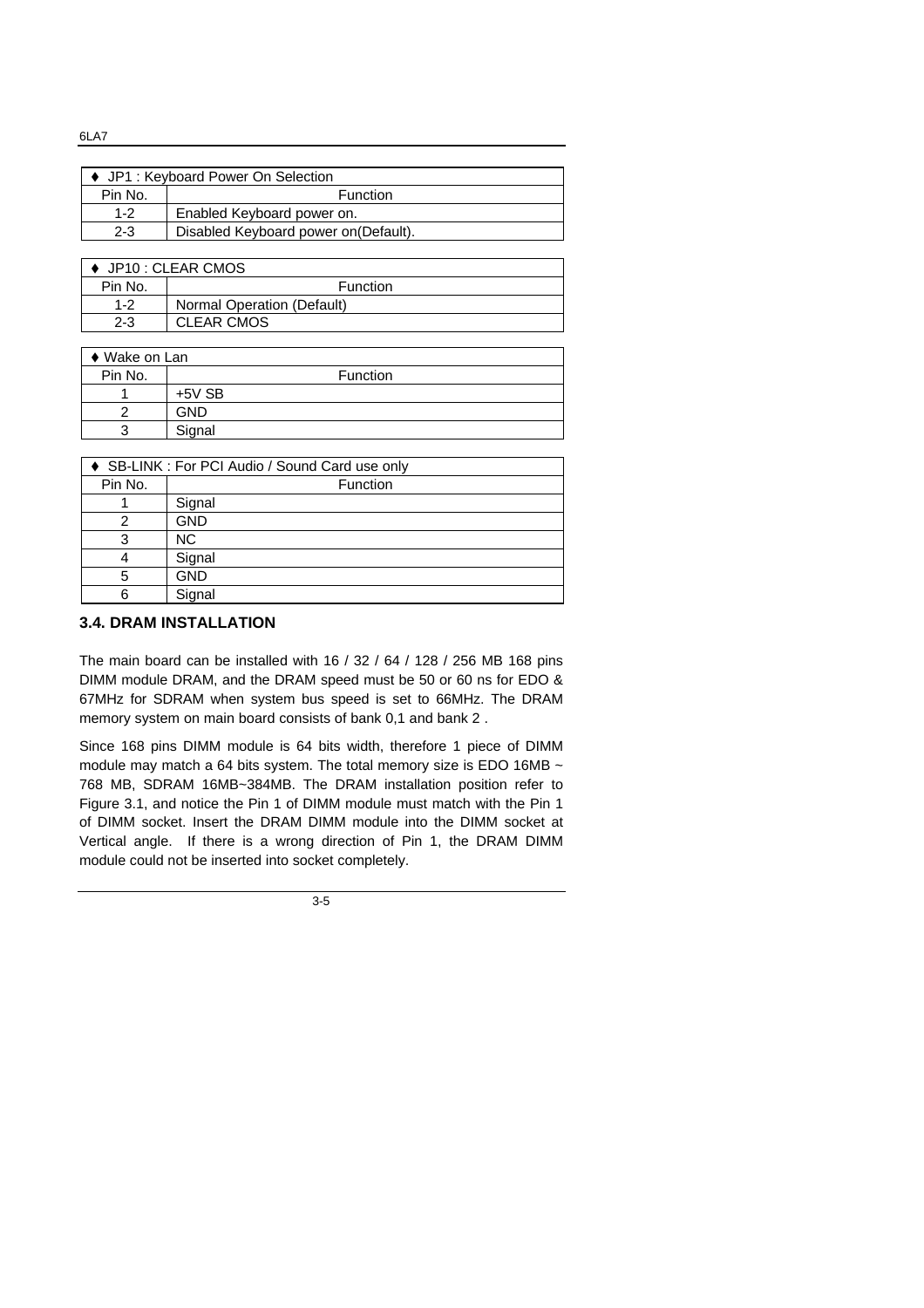## **3.5. CPU SPEED SETUP**

The system bus speed can be set to 66MHz form the jumper (**JP4,JP5,JP6**). The user can change the DIP SWITCH **(SW)** selection to set up the CPU speed for different processors. The CPU speed must match with the frequency RATIO and Front Side Bus (FSB) speed. It will cause system hanging up if the frequency RATIO and FSB Speed do not match with the CPU.

| <b>CPU FREQ.</b> | <b>DIP SWITCH (SW)</b> |                 |                 |            |
|------------------|------------------------|-----------------|-----------------|------------|
| <b>RATIO</b>     | SW <sub>1</sub>        | SW <sub>2</sub> | SW <sub>3</sub> | SW4        |
| X <sub>3</sub>   | <b>ON</b>              | <b>OFF</b>      | ON              | ON         |
| X <sub>3.5</sub> | <b>OFF</b>             | <b>OFF</b>      | <b>ON</b>       | <b>ON</b>  |
| X <sub>4</sub>   | <b>ON</b>              | <b>ON</b>       | <b>OFF</b>      | <b>ON</b>  |
| X <sub>4.5</sub> | <b>OFF</b>             | <b>ON</b>       | <b>OFF</b>      | <b>ON</b>  |
| X <sub>5</sub>   | <b>ON</b>              | <b>OFF</b>      | <b>OFF</b>      | ON         |
| X <sub>5.5</sub> | <b>OFF</b>             | <b>OFF</b>      | <b>OFF</b>      | <b>ON</b>  |
| X <sub>6</sub>   | <b>ON</b>              | <b>ON</b>       | <b>ON</b>       | <b>OFF</b> |
| X 6.5            | <b>OFF</b>             | <b>ON</b>       | ON              | <b>OFF</b> |
| X <sub>7</sub>   | <b>ON</b>              | <b>OFF</b>      | ON              | <b>OFF</b> |
| X 7.5            | <b>OFF</b>             | <b>OFF</b>      | <b>ON</b>       | <b>OFF</b> |
| X <sup>8</sup>   | <b>ON</b>              | <b>ON</b>       | <b>OFF</b>      | <b>OFF</b> |
| X 8.5            | OFF                    | ON              | OFF             | OFF        |

 $\bullet$ <sup>*''*</sup> JP4, JP5, JP6</sub> (Select the system speed; 66 / 75 / 83 MHz)

| <b>MAIN CLOCK</b> | JP <sub>6</sub> | JP <sub>5</sub> | JP4     |
|-------------------|-----------------|-----------------|---------|
| 66MHz             | $1 - 2$         | $1 - 2$         | $1 - 2$ |
| 75MHz             | 1-2             | $2 - 3$         | $1 - 2$ |
| 83MHz             | 2-3             | $1 - 2$         | $2 - 3$ |

**MWe don' t recommend you to setup your system speed to 75or 83MHz because these frequencies are not the standard specifications for CPU, Chipset and most of the peripherals. Whether your system can run under 75 or 83MHz properly will depend on your hardware configurations: CPU, SDRAM, Cards, etc.**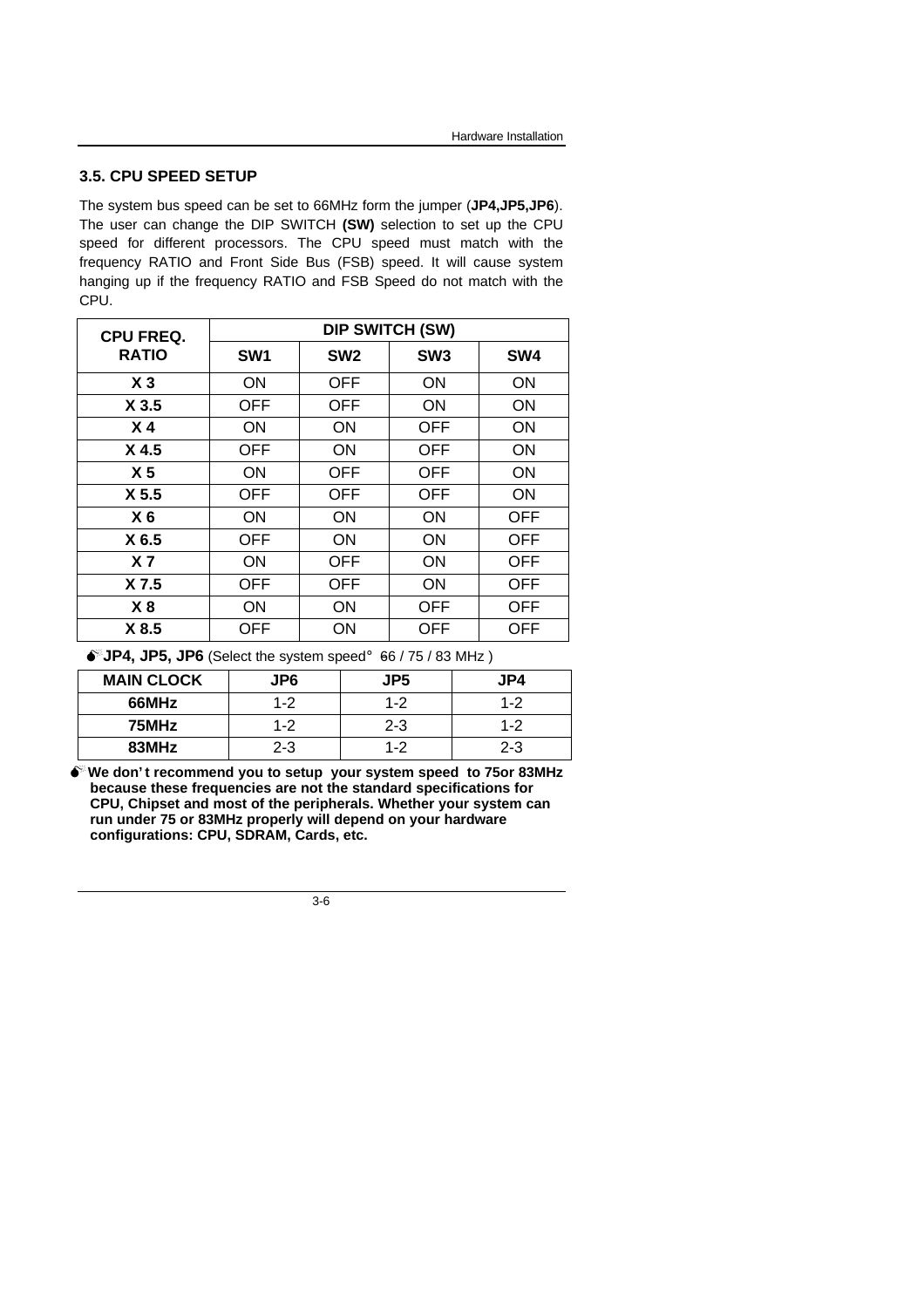#### $\bullet$ <sup>\*</sup>The CPU is a sensitive electric component and it can be easily **damaged by static electricity, so users must keep it away from metal surface when the CPU is installed onto main board.**

## **3.6. CMOS RTC & ISA CFG CMOS SRAM**

There're RTC & CMOS SRAM on board; they have a power supply from external battery to keep the DATA inviolate & effective. The RTC is a REAL-TIME CLOCK device, which provides the DATE & TIME to system. The CMOS SRAM is used for keeping the information of system configuration, so the system can automatically boot OS every time. Since the lifetime of internal battery is 5 years, the user can change a new Battery to replace old one after it cannot work.

- $\bullet$  Danger of explosion if battery is incorrectly replaced.
- $\bullet$  Replace only with the same or equivalent type recommended by the manufacturer.
- $\bullet$  Dispose of used batteries according to the manufacturer's instructions.

# **3.7. SPEAKER CONNECTOR INSTALLATION**

There is a speaker in AT system for sound purpose. The 4 - Pins connector **SPKR** is used to connect speaker.

## **3.8. HARDWARE RESET SWITCH CONNECTOR INSTALLATION**

The RESET switch on panel provides users with HARDWARE RESET function. The system will do a cold start after the RESET switch is pushed and released by user. The RESET switch is a 2 PIN connector and should be installed to **RST** on main board.

## **3.9. POWER LED CONNECTOR INSTALLATION**

System has power LED lamp on the panel of case. The power LED will light on off or flash to indicate which step on the system. The connector should be connected to **PWR** of main board in a correct direction.

## **3.10. IDE & ATAPI DEVICE INSTALLATION**

There are two-Enhanced PCI IDE ports (**IDE1, IDE2**) on board, which following ATAPI standard SPEC. Any one IDE port can connected to two ATAPI devices (IDE Hard Disk, CD-ROM & Tape Driver), so total four ATAPI devices can exist in a system. The **HD** is the active LED port for ATAPI devices.

3-7

#### 6LA7